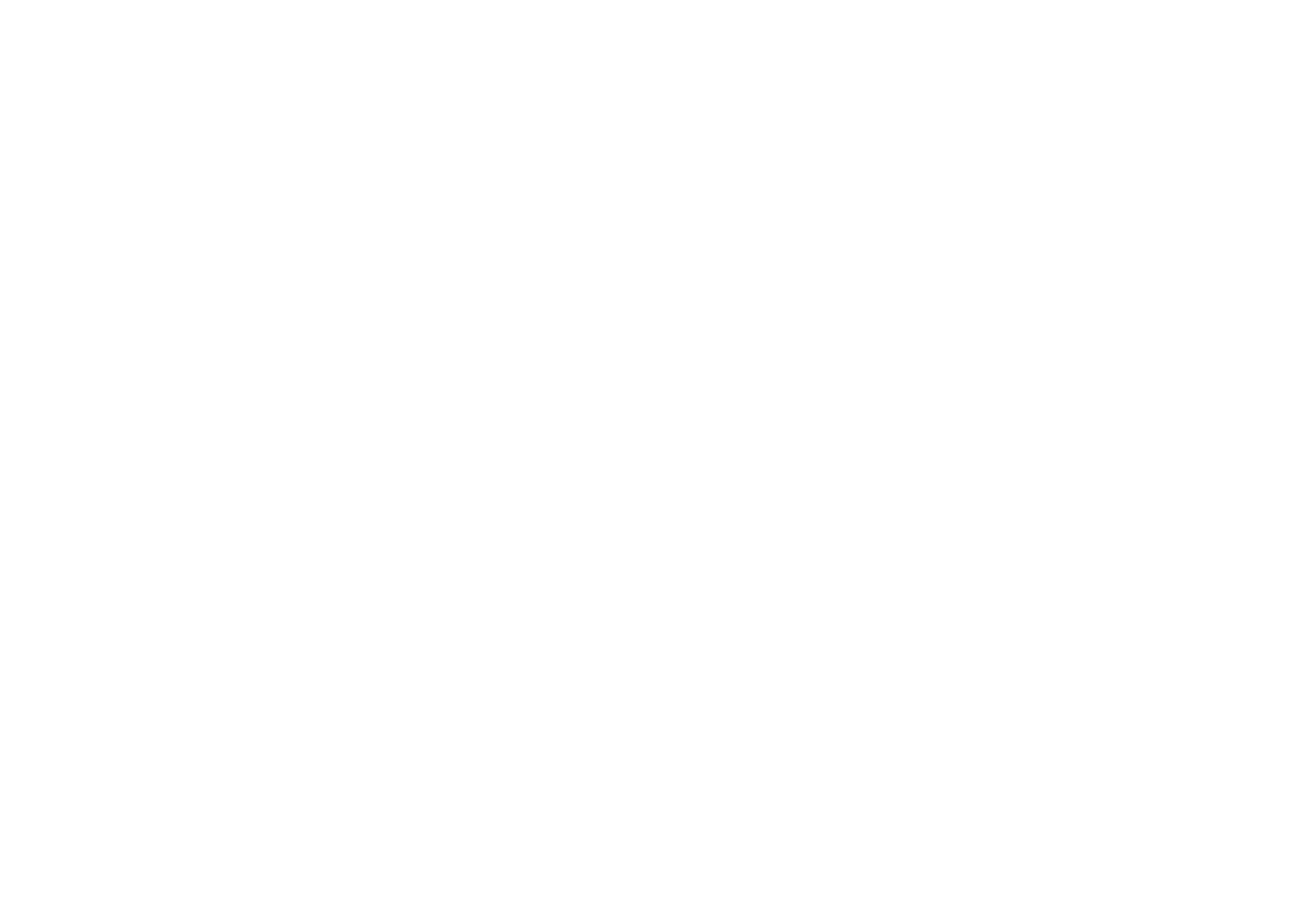| Table 15.1                  |  |
|-----------------------------|--|
| 2008 - 2004                 |  |
| Bed Utilization 2004 - 2008 |  |

<span id="page-2-0"></span>

| <b>Description</b>      | 2008   | 2007   | 2006   | 2005   | 2004   |
|-------------------------|--------|--------|--------|--------|--------|
| Total admissions        | 4,627  | 4,449  | 4,176  | 3,592  | 2,392  |
| Total discharges        | 4,623  | 4,359  | 4,137  | 3,564  | 2,398  |
| Number of beds          | 64     | 56     | 56     | 56     | 56     |
| Bed days available      | 23,424 | 20,440 | 20,440 | 20,440 | 20,496 |
| Patient days-overnight  | 11,933 | 11,662 | 10,732 | 9,890  | 6,662  |
| Patients days < 1 day   | 1,601  | 1,424  | 1,358  | 1,131  | 828    |
| Total patients days     | 13,534 | 13,086 | 12,090 | 11,021 | 7,490  |
| Bed occupancy rate      | 57.8   | 64.0   | 59.1   | 53.9   | 36.5   |
| Turnover rate           | 72.2   | 77.8   | 73.9   | 63.6   | 42.8   |
| Turnover interval       | 2.1    | 1.7    | 2.0    | 2.6    | 5.4    |
| Average daily admission | 12.6   | 12.2   | 11.4   | 9.8    | 6.5    |
| Average daily discharge | 12.6   | 11.9   | 11.3   | 9.8    | 6.6    |
| Average length of stay  | 2.9    | 3.0    | 2.9    | 3.1    | 3.1    |



| <b>Service</b>                   | 2008 | 2007            | 2006      | 2005      | 2004      |  |
|----------------------------------|------|-----------------|-----------|-----------|-----------|--|
| Medical / Surgical               | 44   | 44              | 44        | 44        | 44        |  |
| Obstetrics / Gynecology          | 20   | 12 <sub>1</sub> | 12        | 12        | 12        |  |
| <b>Total</b>                     | 64   | 56              | 56        | 56        | 56        |  |
|                                  |      |                 |           |           |           |  |
| Special Care Baby Unit / Nursery |      | <b>NA</b>       | <b>NA</b> | <b>NA</b> | <b>NA</b> |  |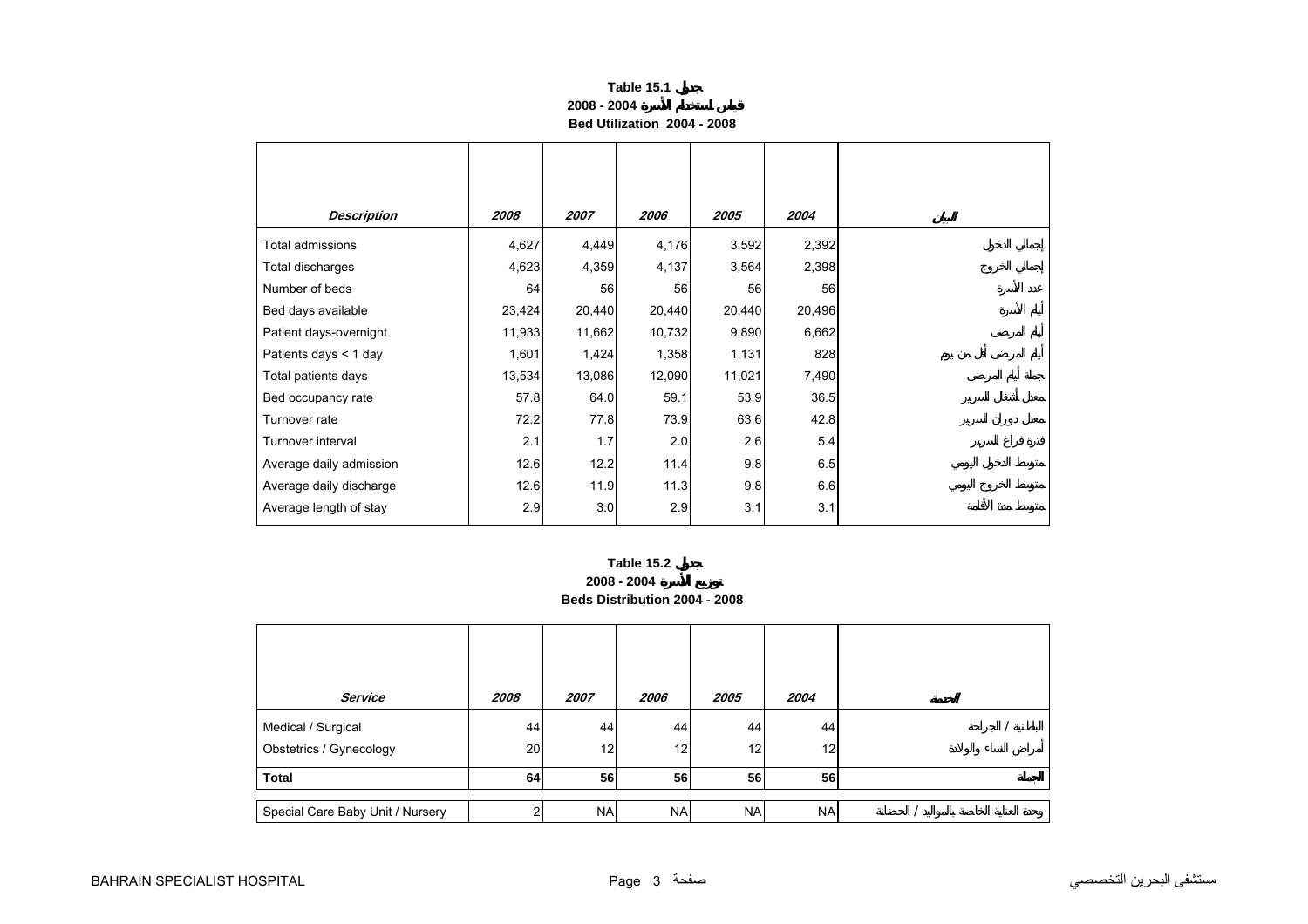## **<sup>2008</sup> ( )**

<span id="page-3-0"></span>

|                         | <b>Total</b> |       | <b>Dead</b> |                | Alive |       |  |
|-------------------------|--------------|-------|-------------|----------------|-------|-------|--|
|                         |              |       |             |                |       |       |  |
| <b>Department</b>       | %            | No.   | %           | No.            | %     | No.   |  |
| Medical                 | 45.5         | 2,104 | 88.9        | 8 <sup>1</sup> | 45.4  | 2,096 |  |
| Ear, Nose & Throat      | 2.6          | 121   |             |                | 2.6   | 121   |  |
| Obstetrics / Gynecology | 39.5         | 1,828 |             |                | 39.6  | 1,828 |  |
| Surgery                 | 7.7          | 355   |             |                | 7.7   | 355   |  |
| Paediatric / Neonatal   | 4.2          | 195   | 11.1        |                | 4.2   | 194   |  |
| Opthalmology            | 0.4          | 20    |             |                | 0.4   | 20    |  |
| <b>Total</b>            | 100.0        | 4,623 | 100.0       | 9 <sub>l</sub> | 100.0 | 4,614 |  |

**Discharges (Alive and Dead) by Department 2008**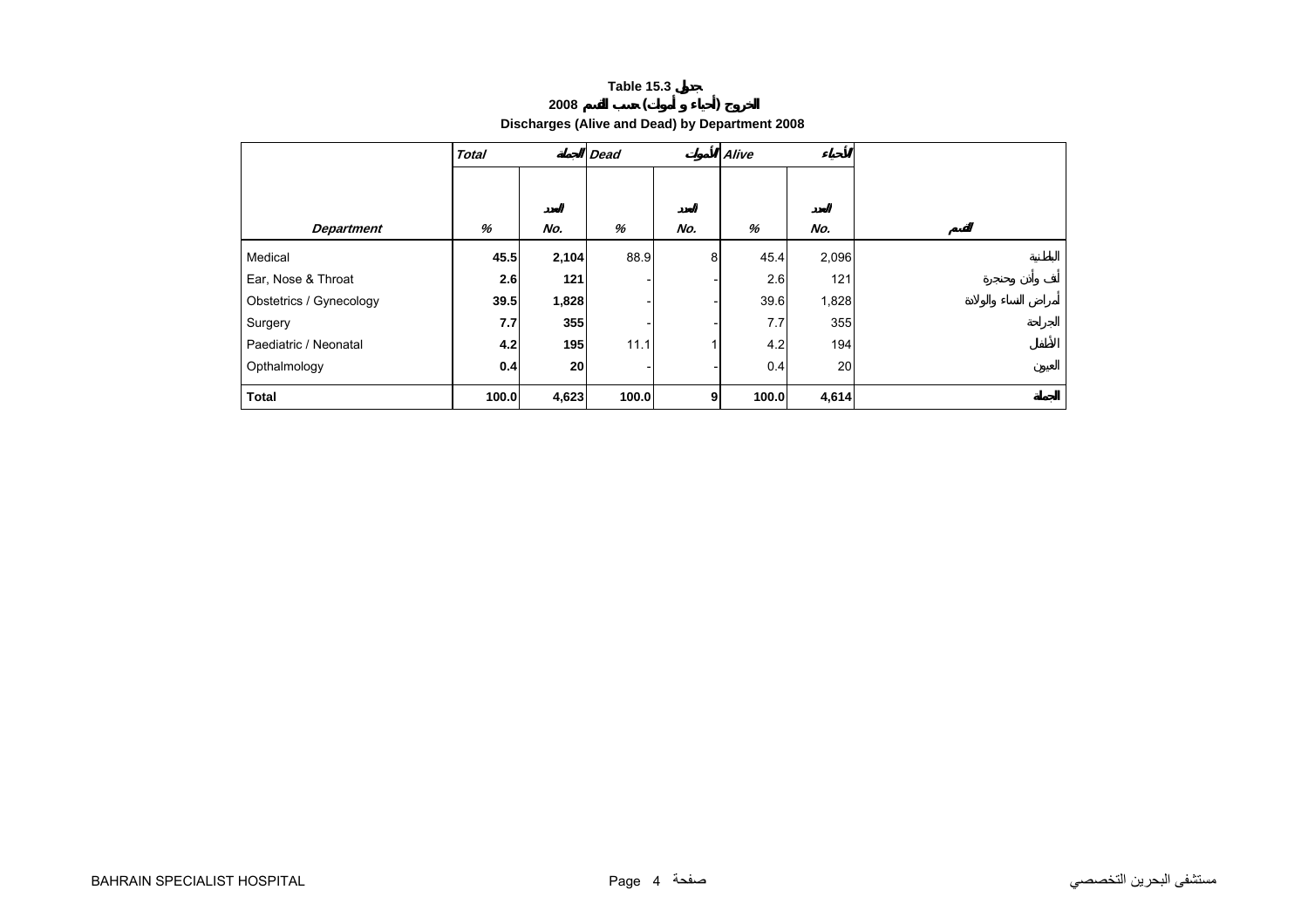**2008**

**Out-Patient Visits by Department, Nationality and Sex 2008** 

<span id="page-4-0"></span>

|                         | <b>Total</b> |        |             | Non-Bahraini |        |             | <b>Bahraini</b> |        |           |  |
|-------------------------|--------------|--------|-------------|--------------|--------|-------------|-----------------|--------|-----------|--|
|                         |              |        |             |              |        |             |                 |        |           |  |
|                         |              |        |             |              |        |             |                 |        |           |  |
| <b>Department</b>       | Total        | Female | <b>Male</b> | <b>Total</b> | Female | <b>Male</b> | <b>Total</b>    | Female | Male      |  |
| A & E Clinic            | 11,869       | 6,184  | 5,685       | 6,229        | 2,905  | 3,324       | 5,640           | 3,279  | 2,361     |  |
| <b>General Practice</b> | 5,014        | 2,448  | 2,566       | 2,556        | 1,149  | 1,407       | 2,458           | 1,299  | 1,159     |  |
| Dental                  | 5,120        | 2,346  | 2,774       | 3,294        | 1,375  | 1,919       | 1,826           | 971    | 855       |  |
| Medical                 | 42,952       | 21,488 | 21,464      | 22,094       | 9,154  | 12,940      | 20,858          | 12,334 | 8,524     |  |
| Obstetrics & Gynecology | 16,269       | 16,269 | <b>NA</b>   | 5,594        | 5,594  | <b>NA</b>   | 10,675          | 10,675 | <b>NA</b> |  |
| Urology                 | 1,776        | 317    | 1,459       | 792          | 130    | 662         | 984             | 187    | 797       |  |
| Paediatrics             | 6,328        | 3,014  | 3,314       | 3,613        | 1,704  | 1,909       | 2,715           | 1,310  | 1,405     |  |
| Surgical                | 2,526        | 1,322  | 1,204       | 1,150        | 620    | 530         | 1,376           | 702    | 674       |  |
| Orthopedics             | 6,489        | 2,876  | 3,613       | 2,552        | 980    | 1,572       | 3,937           | 1,896  | 2,041     |  |
| Ear. Nose & Throat      | 3,504        | 1,673  | 1,831       | 1,278        | 591    | 687         | 2,226           | 1,082  | 1,144     |  |
| Dermatology             | 5,073        | 3,204  | 1,869       | 2,652        | 1,621  | 1,031       | 2,421           | 1,583  | 838       |  |
| Psychiatric             | 943          | 567    | 376         | 287          | 141    | 146         | 656             | 426    | 230       |  |
| Ophthalmology           | 1,953        | 964    | 989         | 1,029        | 453    | 576         | 924             | 511    | 413       |  |
| Neurology               | 1,811        | 900    | 911         | 913          | 415    | 498         | 898             | 485    | 413       |  |
| Nephrology              | 2,882        | 1,735  | 1,147       | 1,615        | 984    | 631         | 1,267           | 751    | 516       |  |
| Total                   | 102,640      | 59,123 | 43,517      | 49,419       | 24,911 | 24,508      | 53,221          | 34,212 | 19,009    |  |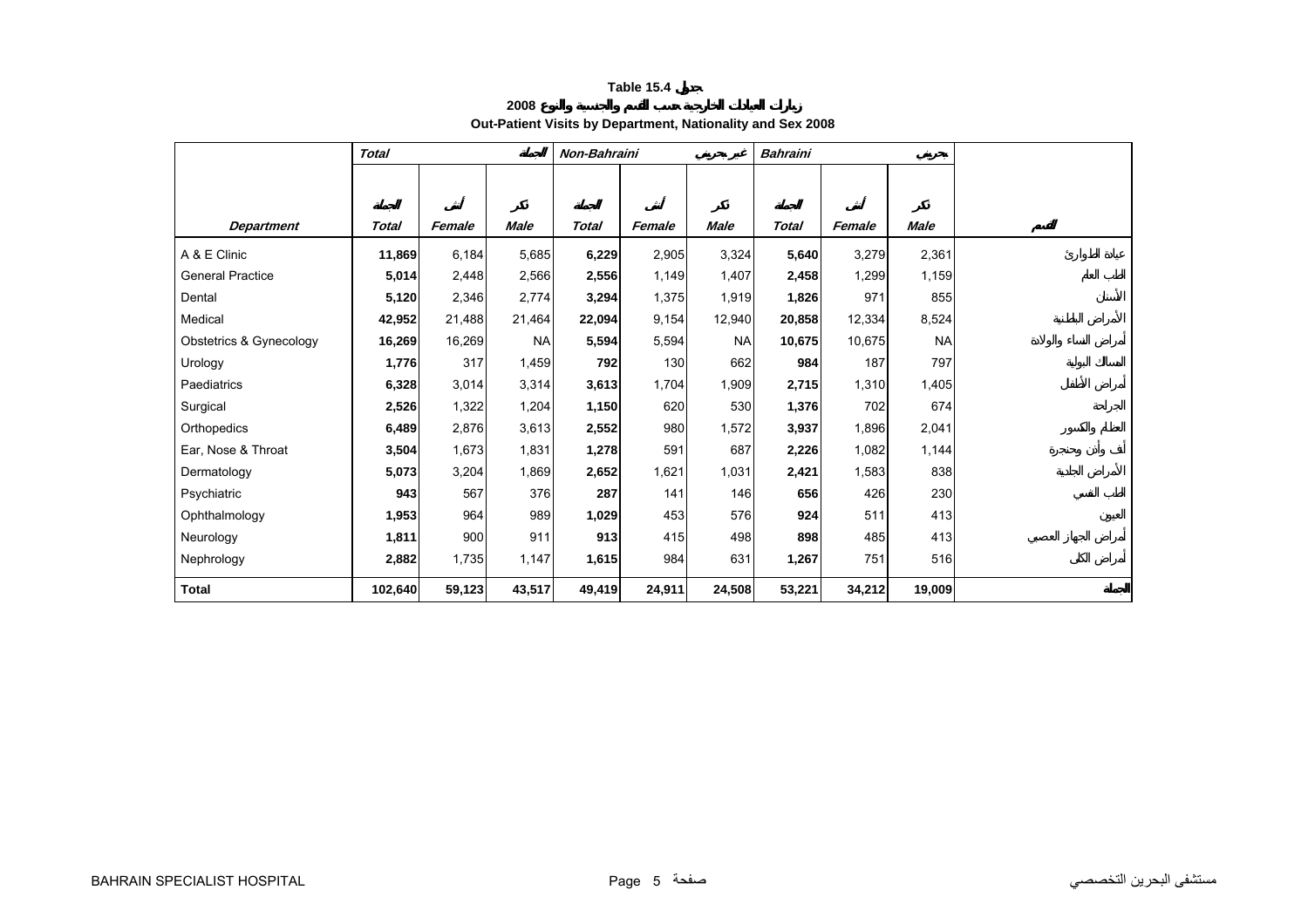## **جدول 15.5 Table القوى العاملة بالمهن الطبية والمساندة حسب الفئة <sup>و</sup> الجنسية <sup>و</sup> النوع <sup>2008</sup> Medical and Allied Health Manpower by Category, Nationality and Sex 2008**

<span id="page-5-0"></span>

|                                                         | <b>Total</b> |        |                | Non-Bahraini |                |                | <b>Bahraini</b> |        |      |  |
|---------------------------------------------------------|--------------|--------|----------------|--------------|----------------|----------------|-----------------|--------|------|--|
|                                                         |              |        |                |              |                |                |                 |        |      |  |
|                                                         |              |        |                |              |                |                |                 |        |      |  |
| Category                                                | <b>Total</b> | Female | Male           | Total        | Female         | Male           | Total           | Female | Male |  |
| Physicians                                              | 42           | 15     | 27             | 39           | 14             | 25             | 3               |        |      |  |
| Dentists                                                |              |        |                | 3            |                | 3              |                 |        |      |  |
| Pharmacists & Technicians                               | 6            | 5      |                | 6            | 5              |                |                 |        |      |  |
| Nurses *                                                | 45           | 43     | $\overline{2}$ | 44           | 42             | 2              |                 |        |      |  |
| <b>Practical Nurses</b>                                 |              | 2      | $\overline{2}$ |              | $\overline{2}$ | 2              |                 |        |      |  |
| Dental Hygienists & Technicians                         |              | 3      |                | 3            | 3              |                |                 |        |      |  |
| Laboratory Technologists & Technicians                  | 15           | 13     | 2              | 15           | 13             | $\overline{c}$ |                 |        |      |  |
| Radiographers & Technicians                             |              |        | 3              | 7            |                | 3              |                 |        |      |  |
| Physiotherapists, Occupational Therapists & Technicians |              | 2      | $\overline{2}$ |              | 2              | 2              |                 |        |      |  |
| Anaesthesia Technician                                  |              |        |                |              |                |                |                 |        |      |  |
| Audio Visual Technician                                 |              |        |                |              |                |                |                 |        |      |  |
| Electro Cardiogram technician                           |              |        |                |              |                |                |                 |        |      |  |
| Electro Encephalograph                                  |              |        |                |              |                |                |                 |        |      |  |
| Optical Technician                                      |              |        |                |              |                |                |                 |        |      |  |
| Paramedic and Respiratory Specialist                    |              | 2      |                | 3            | $\overline{c}$ |                |                 |        |      |  |

*\* Nurses excluding practical nurses and other grades below staff nurse .* . : *\**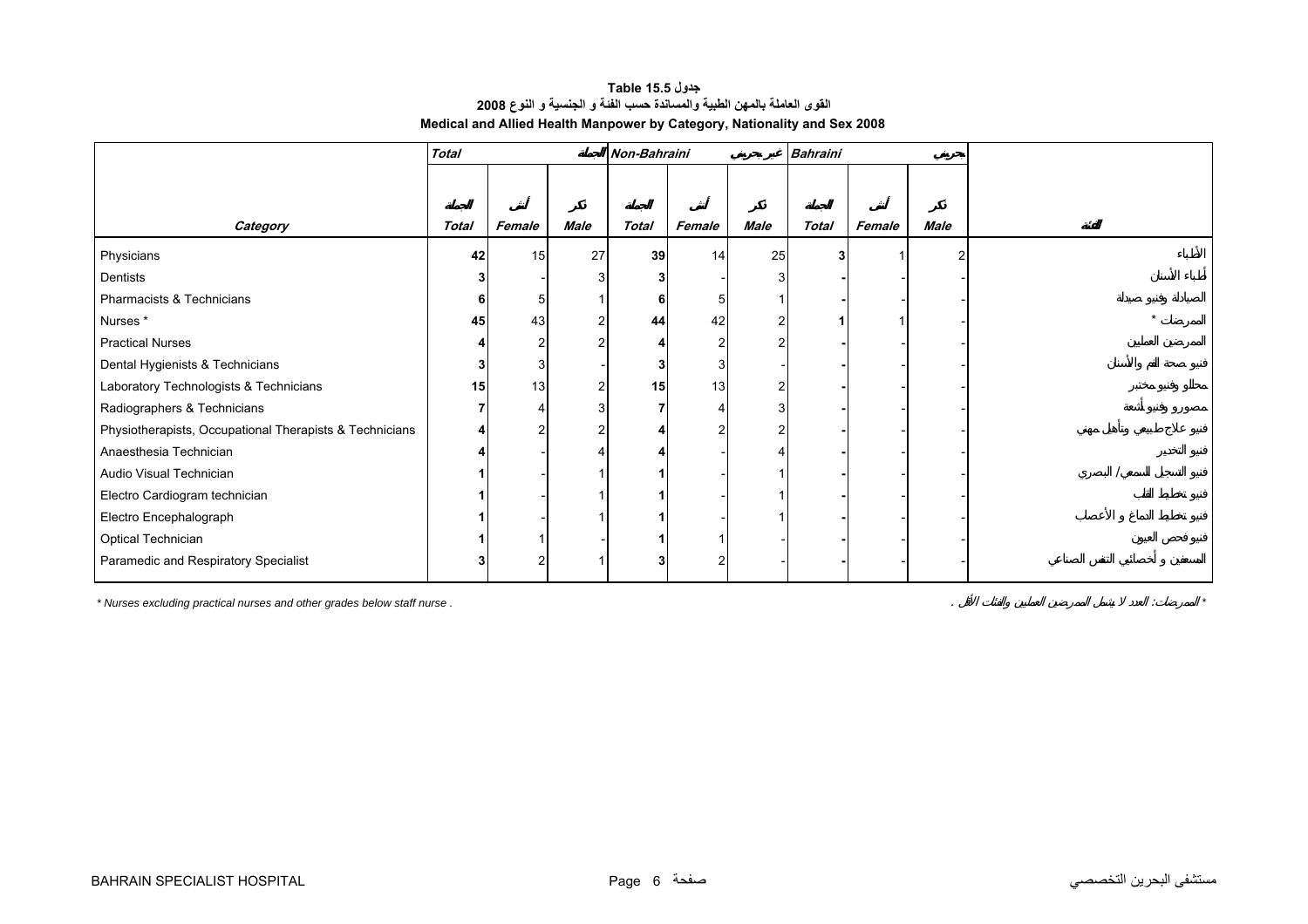**2008**

**Births by Nationality and Type of Delivery 2008** 

<span id="page-6-0"></span>

|                           |               |                |                   | <b>Live Births</b>   |                |                      |               |  |
|---------------------------|---------------|----------------|-------------------|----------------------|----------------|----------------------|---------------|--|
| <b>Births</b>             |               |                |                   | <b>Premature</b>     |                | <b>Full Term</b>     |               |  |
|                           |               |                |                   |                      |                |                      |               |  |
| Nationality / type        | <b>Total</b>  | <b>Still</b>   | <b>Total Live</b> | Congenital           | <b>Normal</b>  | Congenital           | <b>Normal</b> |  |
| of delivery               | <b>Births</b> | <b>Births</b>  | <b>Births</b>     | <b>Abnormalities</b> |                | <b>Abnormalities</b> |               |  |
| <b>Bahraini</b>           |               |                |                   |                      |                |                      |               |  |
| Normal Delivery           |               |                |                   |                      |                |                      |               |  |
| Vertex                    | 172           |                | 171               |                      | 8              | 2                    | 161           |  |
| <b>Breech</b>             |               |                |                   |                      |                |                      |               |  |
|                           |               |                |                   |                      |                |                      |               |  |
| <b>Assisted Delivery</b>  |               |                |                   |                      |                |                      |               |  |
| Vacuum                    | 48            |                | 48                |                      |                |                      | 44            |  |
| Forceps                   | 3             |                | 3                 |                      |                |                      | 3             |  |
| Caesarian section         | 120           |                | 120               |                      | 9              | 2                    | 109           |  |
| <b>Total Bahraini</b>     | 343           |                | 342               |                      | 20             | 5                    | 317           |  |
| Non-Bahraini              |               |                |                   |                      |                |                      |               |  |
| Normal Delivery           |               |                |                   |                      |                |                      |               |  |
| Vertex                    | 79            | $\overline{2}$ | 77                |                      | $\overline{2}$ |                      | 74            |  |
| <b>Breech</b>             | 1             |                |                   |                      |                |                      |               |  |
| <b>Assisted Delivery</b>  |               |                |                   |                      |                |                      |               |  |
| Vacuum                    | 39            |                | 39                |                      |                |                      | 39            |  |
| Forceps                   | 1             |                |                   |                      |                |                      |               |  |
| Caesarian section         | 95            |                | 95                |                      |                |                      | 87            |  |
| <b>Total Non-Bahraini</b> | 216           | $\mathbf{2}$   | 214               | 1.                   | 10             | 1                    | 202           |  |
| <b>Grand Total</b>        | 559           | 3 <sup>1</sup> | 556               |                      | 30             | 6                    | 519           |  |

*Note: Births include one case on route to hospital.* . :

مستشفى البحرين التخصصي صفحة 7 Page – صفحة 7 Page Page بمستشفى البحرين التخصصي صفحة 7 BAHRAIN SPECIALIST HOSPITAL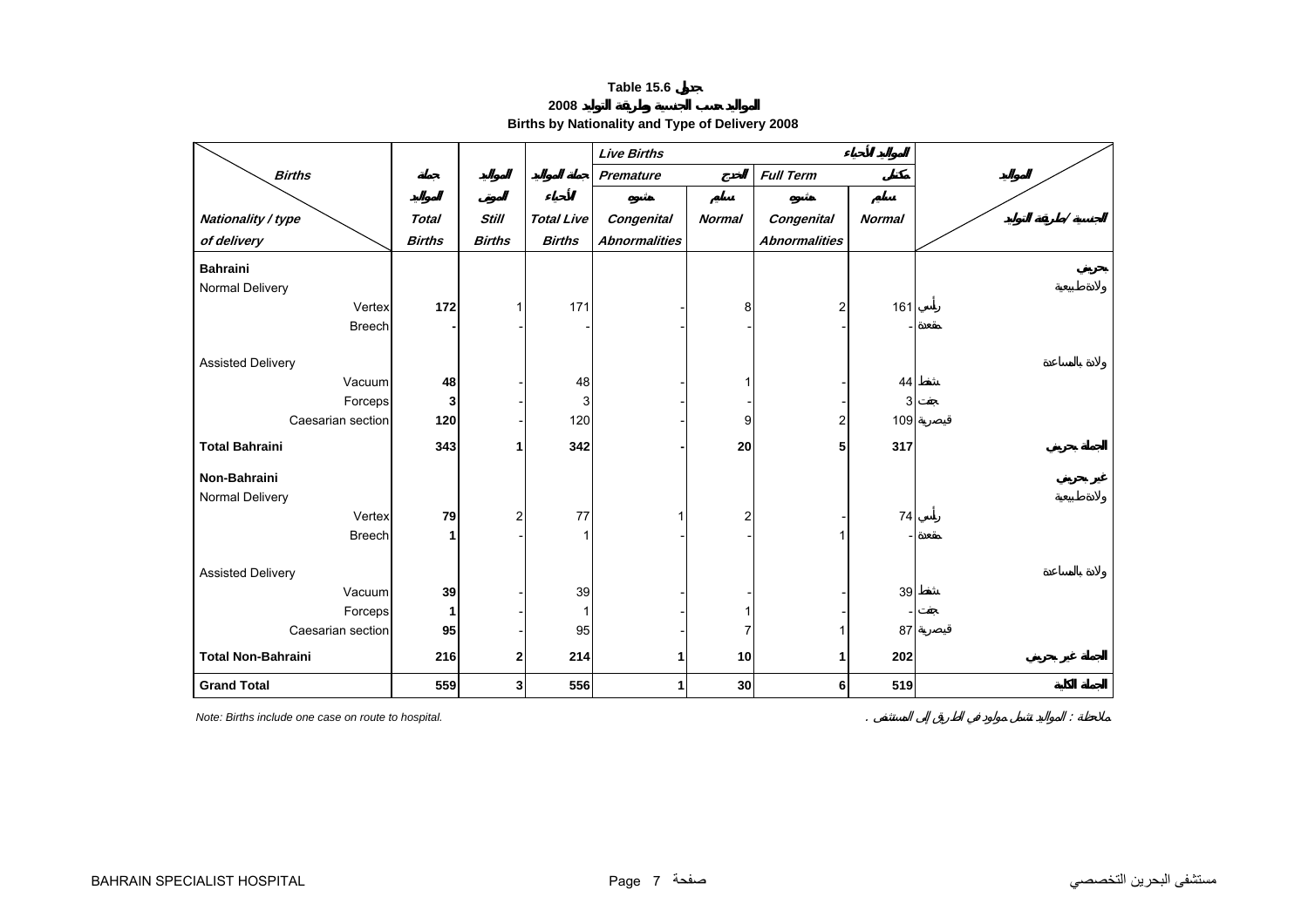## **2008**

## **Major and Minor Operations by Department 2008**

<span id="page-7-0"></span>

|                        | Procedure Type |              |          |  |
|------------------------|----------------|--------------|----------|--|
|                        |                |              |          |  |
|                        |                |              |          |  |
| <b>Department</b>      | <b>Total</b>   | <b>Minor</b> | Major    |  |
| <b>General Surgery</b> | 296            | 137          | 159      |  |
| Orthopedics & Fracture | 312            | 114          | 198      |  |
| Urology                | 160            | 118          | 42       |  |
| <b>Plastic Surgery</b> | 196            | 57           | 139      |  |
| Paediatrics            | 146            | 129          | 17       |  |
| Ear, Nose & Throat     | 67             | 24           | 43       |  |
| Opthalmology           | 15             | 9            | 6        |  |
| Gynecology             | 516            | 214          | 302      |  |
| Dental                 | 4              |              | 4        |  |
| Endoscopies            | 1,091          | $\cdots$     | $\cdots$ |  |
| <b>Total</b>           | 2,803          | 802          | 910      |  |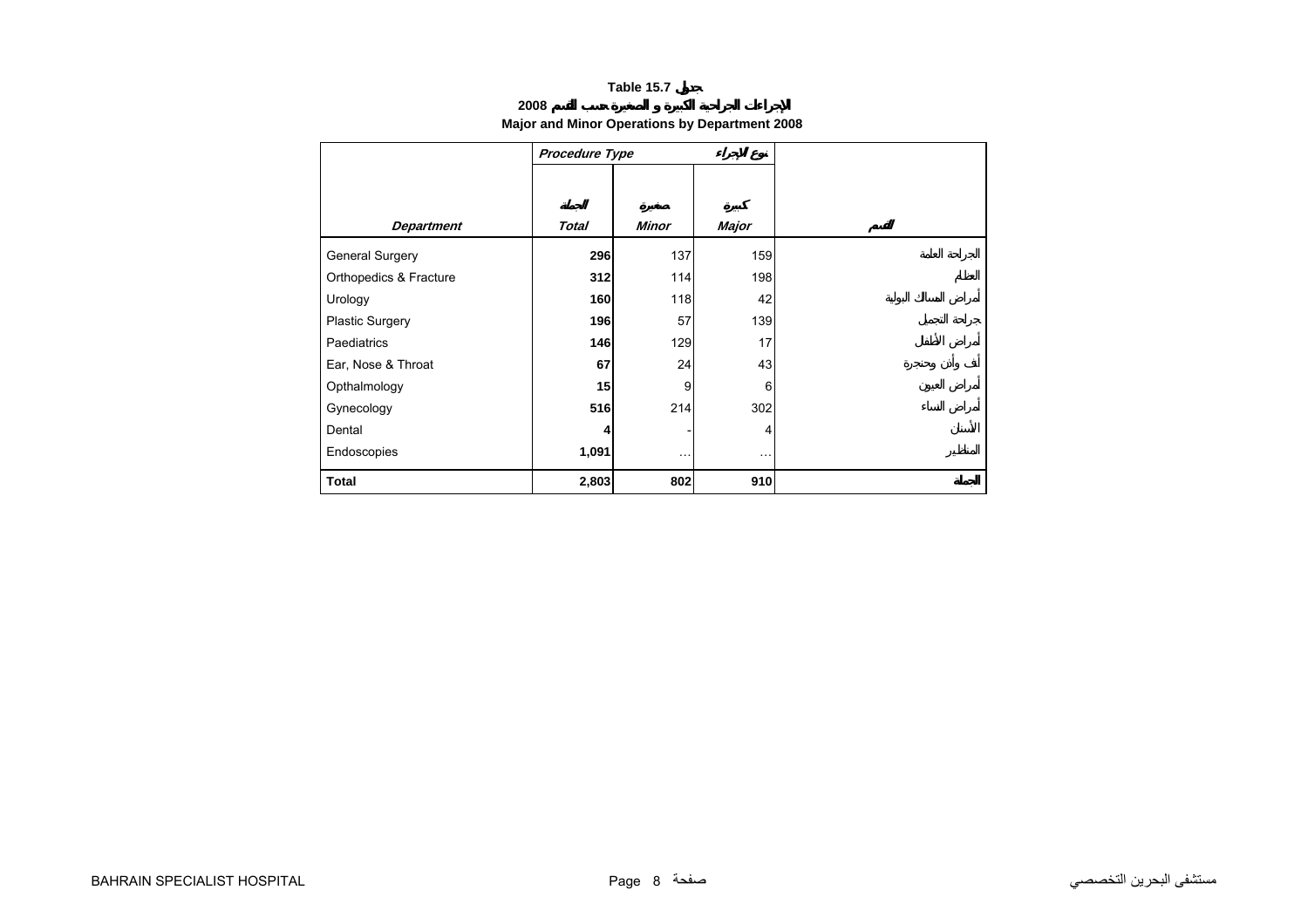**2008**

## **Dental Treatment by Type of Treatment, Nationality and Sex 2008**

<span id="page-8-0"></span>

|                          | Total |        |             | Non-Bahraini |        |       | <b>Bahraini</b> |        |             |  |
|--------------------------|-------|--------|-------------|--------------|--------|-------|-----------------|--------|-------------|--|
|                          |       |        |             |              |        |       |                 |        |             |  |
|                          |       |        |             |              |        |       |                 |        |             |  |
| <b>Type of Treatment</b> | Total | Female | <b>Male</b> | <b>Total</b> | Female | Male  | <b>Total</b>    | Female | <b>Male</b> |  |
| General treatment        | 1,529 | 712    | 817         | 994          | 433    | 561   | 535             | 279    | 256         |  |
| Gum treatment            | 772   | 352    | 420         | 452          | 183    | 269   | 320             | 169    | 151         |  |
| Nerve                    | 235   | 98     | 137         | 131          | 59     | 72    | 104             | 39     | 65          |  |
| Surgical treatment       | 1,041 | 503    | 538         | 527          | 230    | 297   | 514             | 273    | 241         |  |
| Filling                  | 1,071 | 498    | 573         | 644          | 280    | 364   | 427             | 218    | 209         |  |
| Extraction               | 100   | 37     | 63          | 71           | 24     | 47    | 29              | 13     | 16          |  |
| Denture                  | 26    | 10     | 16          | 18           | 6      | 12    | 8               |        | 4           |  |
| Orthodontics             | 52    | 29     | 23          | 34           | 20     | 14    | 18              | 9      | 9           |  |
| Others                   | 294   | 164    | 130         | 164          | 92     | 72    | $130$           | 72     | 58          |  |
| <b>Total</b>             | 5,120 | 2,403  | 2,717       | 3,035        | 1,327  | 1,708 | 2,085           | 1,076  | 1,009       |  |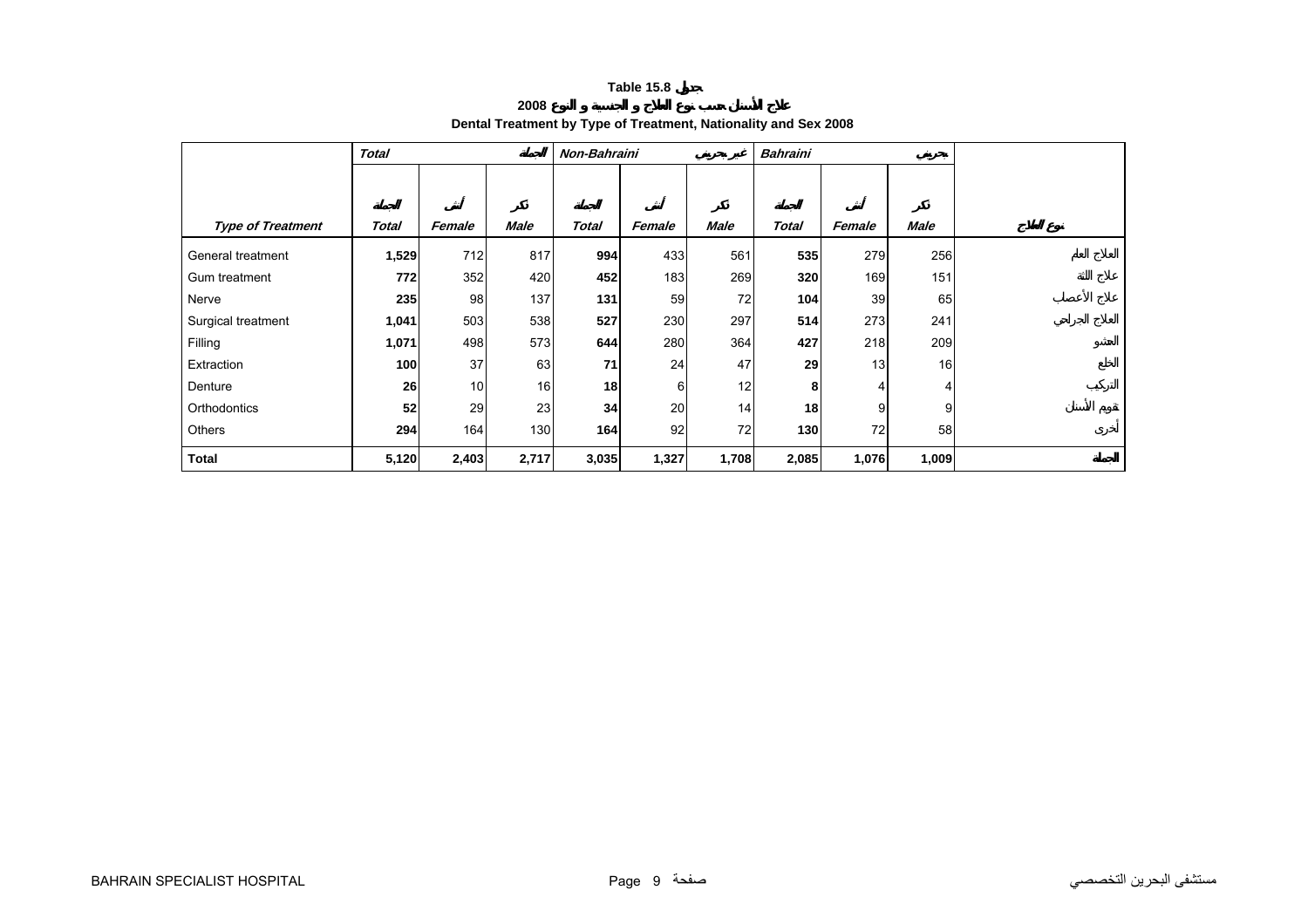**2008**

<span id="page-9-0"></span>

|              | <b>Total</b>      |    |                | $2 - 5$ years   |                 |                 | $1 - 2$ years  |                   |              | Below 1 year |                   |                            |     |  |
|--------------|-------------------|----|----------------|-----------------|-----------------|-----------------|----------------|-------------------|--------------|--------------|-------------------|----------------------------|-----|--|
|              |                   |    |                |                 |                 |                 |                |                   |              |              |                   |                            |     |  |
|              |                   |    |                |                 |                 |                 |                |                   |              |              |                   |                            |     |  |
|              | Non-              |    |                | Non-            |                 |                 | Non-           |                   |              | Non-         |                   | Type of vaccine            |     |  |
| <b>Total</b> | Bahraini Bahraini |    | <b>Total</b>   | <b>Bahraini</b> | <b>Bahraini</b> | <b>Total</b>    |                | Bahraini Bahraini | <b>Total</b> |              | Bahraini Bahraini |                            |     |  |
|              |                   |    |                |                 |                 |                 |                |                   |              |              |                   | <b>Hepatitis B/DPT/HIB</b> | 1() |  |
|              |                   |    |                |                 |                 |                 |                |                   |              |              |                   |                            | ( ) |  |
| 149          | 88                | 61 | 1              |                 |                 | 14              | 2              | 12                | 134          | 85           | 49                | Dose 1                     |     |  |
| 142          | 88                | 54 | 5              | 5               |                 | 3               | $\overline{3}$ |                   | 134          | 80           | 54                | Dose 2                     |     |  |
| 126          | 77                | 49 | $\mathbf{1}$   |                 |                 | 10 <sup>1</sup> | 9 <sub>l</sub> | 1                 | 115          | 67           | 48                | Dose 3                     |     |  |
| 67           | 31                | 36 | 13             | 5               | 8               | 54              | <b>26</b>      | 28                | <b>NA</b>    | <b>NA</b>    | <b>NA</b>         | Booster 1 dose             |     |  |
| 5            | 5 <sub>l</sub>    | 5  | 5              |                 |                 |                 |                |                   | <b>NA</b>    | <b>NA</b>    | <b>NA</b>         | Booster 2 dose             |     |  |
|              |                   |    |                |                 |                 |                 |                |                   |              |              |                   | <b>Poliomyelitis</b>       |     |  |
| 137          | 88                | 49 |                |                 |                 | $\mathbf{2}$    | $\overline{a}$ |                   | 135          | 86           | 49                | Dose 1                     |     |  |
| 144          | 86                | 58 | 1              |                 |                 | 5               | 3              | $\overline{c}$    | 138          | 82           | 56                | Dose 2                     |     |  |
| 131          | 81                | 50 | 4              |                 |                 | 11              | 11             |                   | 116          | 66           | 50                | Dose 3                     |     |  |
| 105          | 65                | 40 | 32             | 23              | 9               | 73              | 42             | 31                | <b>NA</b>    | <b>NA</b>    | <b>NA</b>         | Booster 1 dose             |     |  |
| 3            | 3 <sup>1</sup>    |    | 3              | 3               |                 | <b>NA</b>       | <b>NA</b>      | <b>NA</b>         | <b>NA</b>    | <b>NA</b>    | <b>NA</b>         | Booster 2 dose             |     |  |
|              |                   |    |                |                 |                 |                 |                |                   |              |              |                   | Mumps, Measles, Rubella    |     |  |
| 138          | 86                | 52 | 13             | 10              | 3 <sup>1</sup>  | 125             | 78             | 49                |              |              |                   | Dose 1                     |     |  |
| 19           | 18                | 1  | 5 <sub>l</sub> | 4               |                 | 14              | 14             |                   | <b>NA</b>    | <b>NA</b>    | <b>NA</b>         | Dose 2                     |     |  |
|              |                   |    |                |                 |                 |                 |                |                   |              |              |                   |                            |     |  |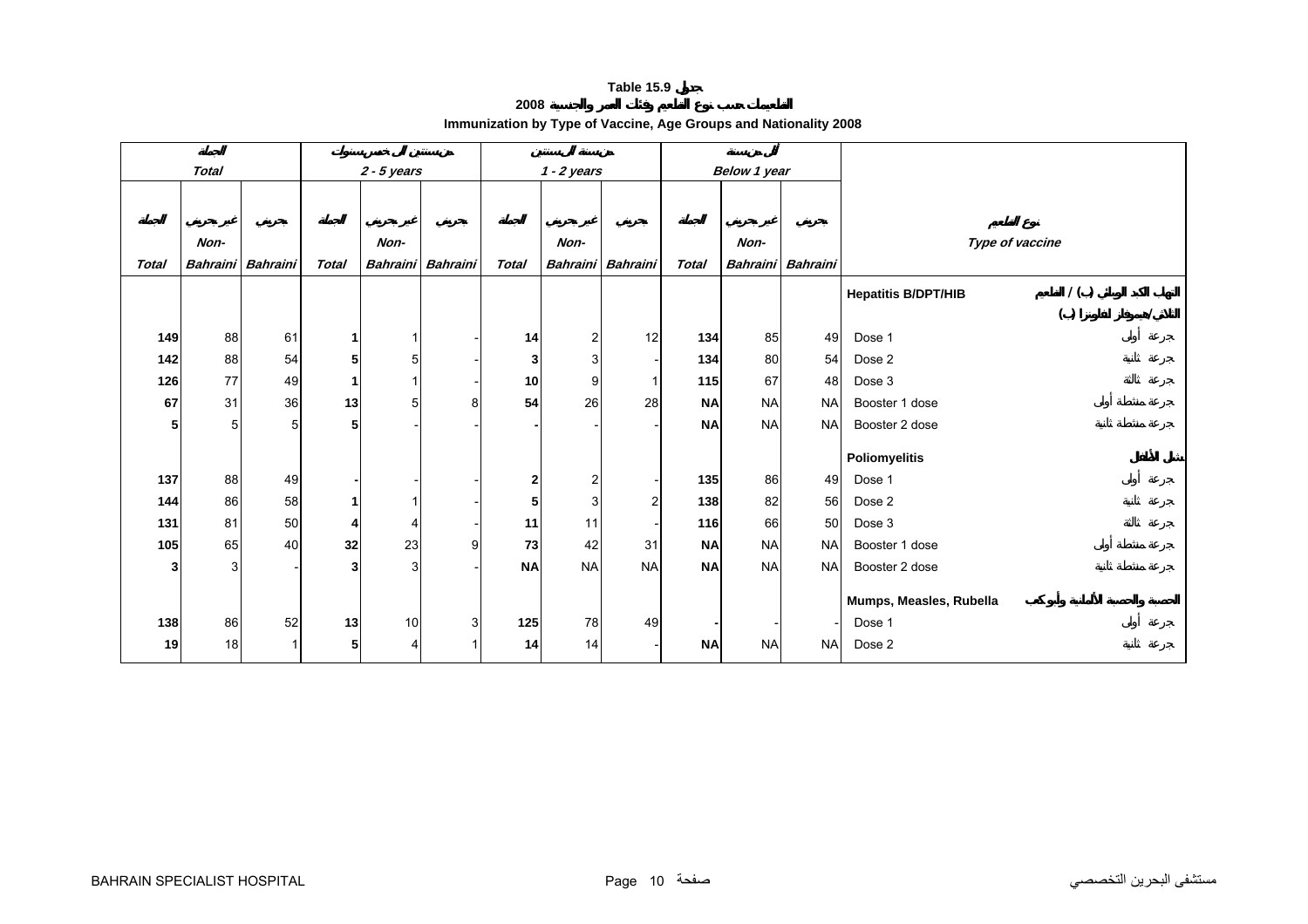## **Table 15.10 والجنسية والنوع <sup>2008</sup> Laboratory Tests by Type of Test, Nationality and Sex 2008**

<span id="page-10-0"></span>

|                                         | <b>Total</b> |        |        | Non-Bahraini |        |        | <b>Bahraini</b> |        |        |  |
|-----------------------------------------|--------------|--------|--------|--------------|--------|--------|-----------------|--------|--------|--|
|                                         |              |        |        |              |        |        |                 |        |        |  |
|                                         |              |        |        |              |        |        |                 |        |        |  |
| Type of Test                            | Total        | Female | Male   | Total        | Female | Male   | <b>Total</b>    | Female | Male   |  |
| Clinical chemistry of blood             | 44,718       | 21,716 | 23,002 | 20,322       | 8,446  | 11,876 | 24,396          | 13,270 | 11,126 |  |
| Clinical chemistry of other body fluids | 919          | 451    | 468    | 366          | 132    | 234    | 553             | 319    | 234    |  |
| Endocrine function tests & enzymes      | 18,008       | 9,218  | 8,790  | 8,673        | 3,979  | 4,694  | 9,335           | 5,239  | 4,096  |  |
| Microbiology                            | 16,278       | 6,301  | 9,977  | 6,869        | 3,859  | 3,010  | 9,409           | 6,118  | 3,291  |  |
| Serology & immunology                   | 26,038       | 8,029  | 18,009 | 20,038       | 3,615  | 16,423 | 6,000           | 4,414  | 1,586  |  |
| Mycology & parasitology                 | 2,968        | 1,543  | 1,425  | 1,430        | 705    | 725    | 1,538           | 838    | 700    |  |
| Haematology                             | 18,490       | 11,243 | 7,247  | 7,336        | 4,474  | 2,862  | 11,154          | 6,769  | 4,385  |  |
| General pathology                       | 10,968       | 4,801  | 6,167  | 6,889        | 2,036  | 4,853  | 4,079           | 2,765  | 1,314  |  |
| Other laboratories tests                | 3,581        | 2,164  | 1,417  | 1,414        | 893    | 521    | 2,167           | 1,271  | 896    |  |
| <b>Total</b>                            | 141,968      | 65,466 | 76,502 | 73,337       | 28,139 | 45,198 | 68,631          | 41,003 | 27,628 |  |

## **Table 15.11**

#### **2008**

**Radiology Procedures by Type of Procedure, Nationality and Sex 2008**

|                                 | <b>Total</b> |        |       | <b>Non-Bahraini</b> |        |       | <b>Bahraini</b> |        |             |  |
|---------------------------------|--------------|--------|-------|---------------------|--------|-------|-----------------|--------|-------------|--|
|                                 |              |        |       |                     |        |       |                 |        |             |  |
|                                 |              |        |       |                     |        |       |                 |        |             |  |
| <b>Type of Procedure</b>        | Total        | Female | Male  | <b>Total</b>        | Female | Male  | Total           | Female | <b>Male</b> |  |
| Plain & general radiography     | 14,032       | 7,752  | 6,280 | 6,313               | 3,228  | 3,085 | 7,719           | 4,524  | 3,195       |  |
| Radiography with contrast media | 1,144        | 655    | 489   | 495                 | 264    | 231   | 649             | 391    | 258         |  |
| <b>Total</b>                    | 15,176       | 8,407  | 6,769 | 6,808               | 3,492  | 3,316 | 8,368           | 4,915  | 3,453       |  |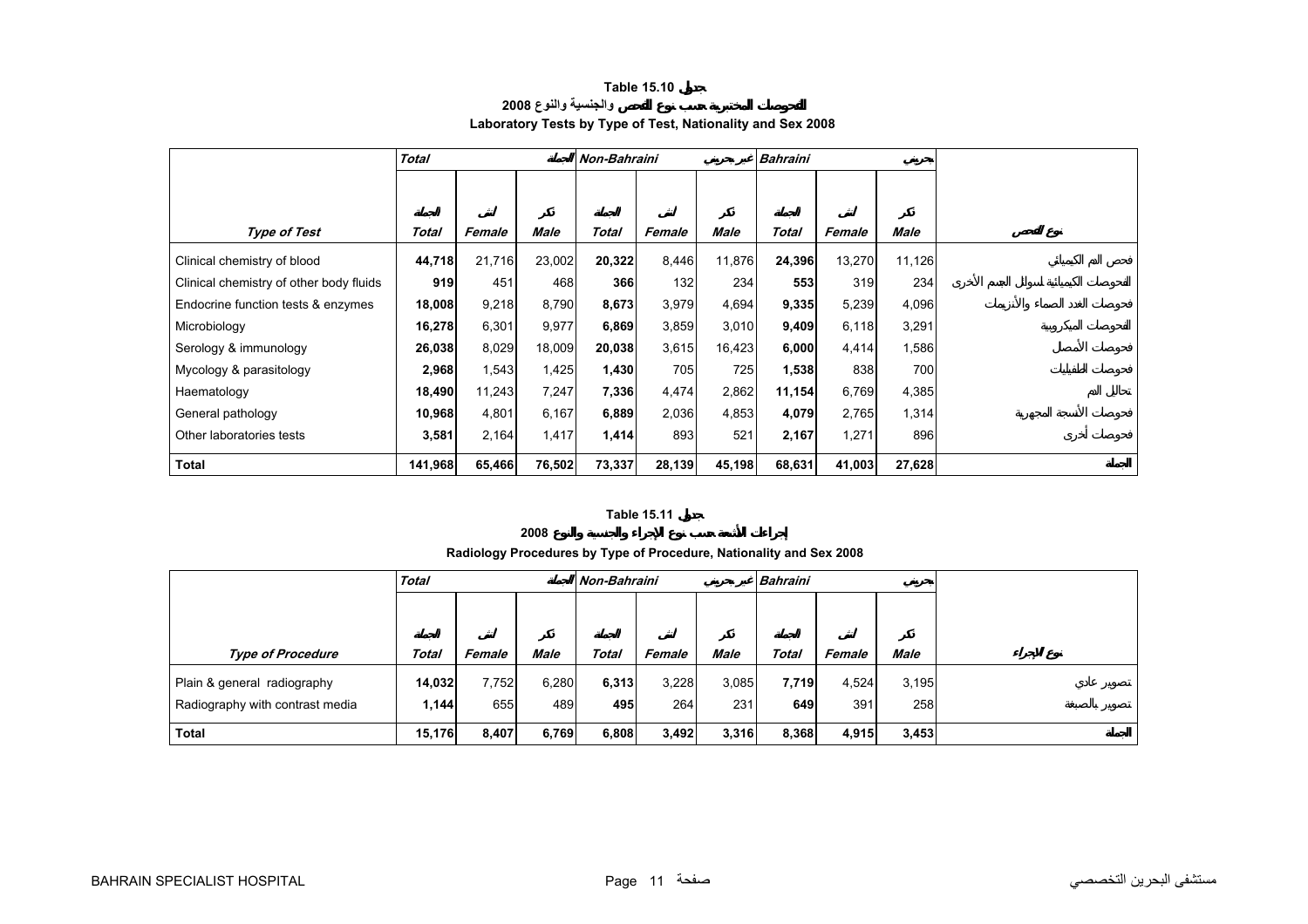**2008 - 2004**

## **Laboratory Tests by Type of Test 2004 - 2008**

<span id="page-11-0"></span>

| <b>Type of Test</b>                     | 2008    | 2007    | 2006   | 2005   | 2004   |
|-----------------------------------------|---------|---------|--------|--------|--------|
| Clinical chemistry of blood             | 44,718  | 39,719  | 37,651 | 18,629 | 11,878 |
| Clinical chemistry of other body fluids | 919     | 614     | 415    | 336    | 281    |
| Endocrine function tests & enzymes      | 18,008  | 15,416  | 8,257  | 8,257  | 2,506  |
| Microbiology                            | 16,278  | 14,751  | 9,065  | 5,747  | 9,438  |
| Serology & immunology                   | 26,038  | 11,014  | 9,444  | 10,455 | 17,751 |
| Mycology & parasitology                 | 2,968   | 3,893   | 1,584  | 736    | 1,104  |
| Haematology                             | 18,490  | 18,098  | 14,230 | 8,240  | 5,465  |
| General pathology                       | 10,968  | 8,406   | 7,599  | 6,527  | 1,415  |
| Other laboratories tests                | 3,581   | 3,882   | 2,977  | 2,754  | 923    |
| Total                                   | 141,968 | 115,793 | 91,222 | 61,681 | 50,761 |

### **Table 15.13**

#### **2008 - 2004**

## **Radiology Procedures by Type of Procedure 2004 - 2008**

| <b>Type of Procedure</b>                                       | 2008            | 2007            | 2006           | 2005         | 2004         |
|----------------------------------------------------------------|-----------------|-----------------|----------------|--------------|--------------|
| Plain & general radiography<br>Radiography with contrast media | 14,032<br>1,144 | 11,063<br>1,532 | 9,922<br>1,140 | 9,830<br>853 | 8,873<br>695 |
| <b>Total</b>                                                   | 15,176          | 12,595          | 11,062         | 10,683       | 9,568        |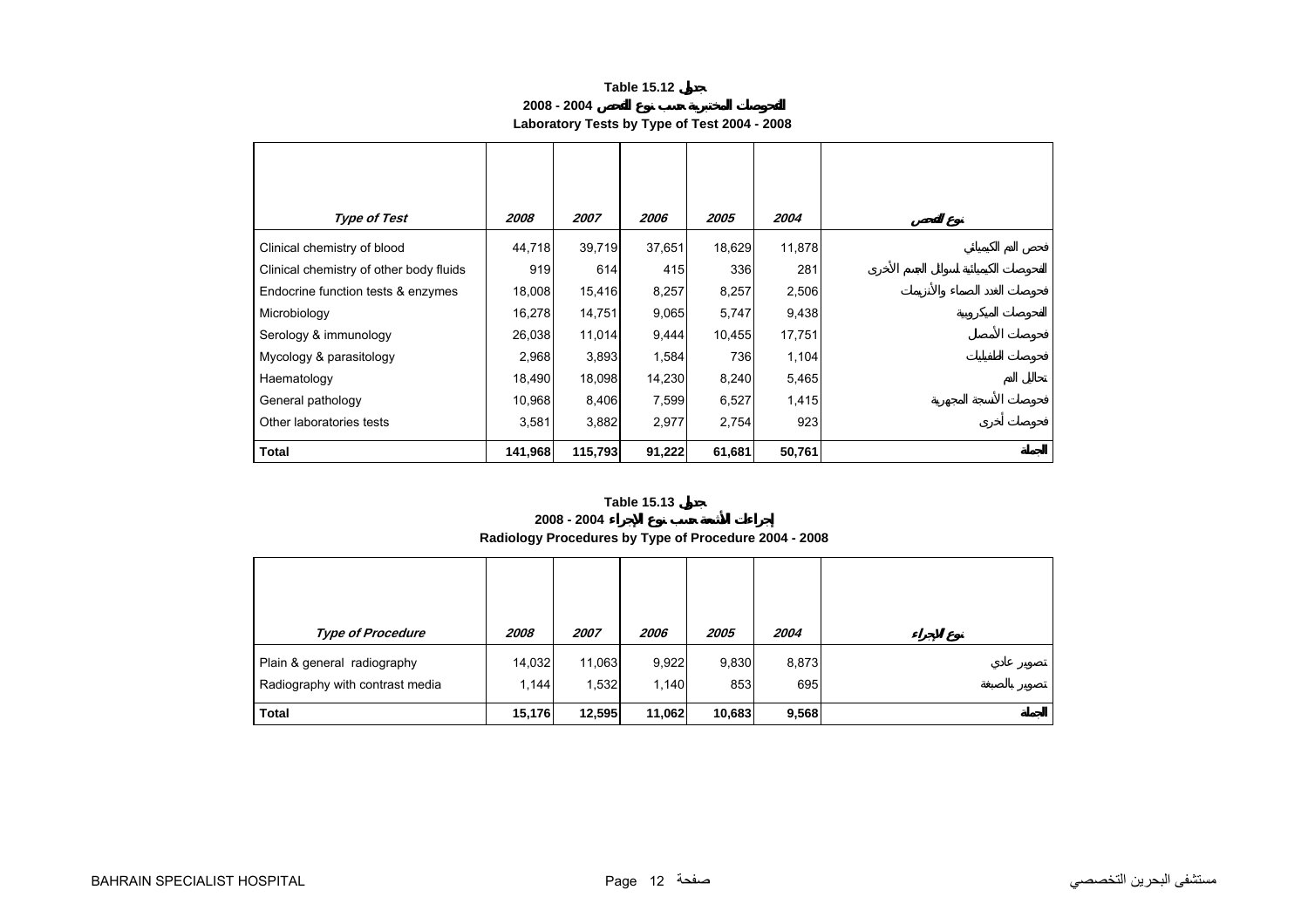**2008**

## **Deaths by Principal Diagnosis, Length of Stay, Nationality and Sex 2008**

<span id="page-12-0"></span>

|              |              |                |                |               | 48             |              | 48               |            |                  |                                                                                |                   |
|--------------|--------------|----------------|----------------|---------------|----------------|--------------|------------------|------------|------------------|--------------------------------------------------------------------------------|-------------------|
|              | <b>Total</b> |                |                | 48 hrs & over |                |              | Less than 48 hrs |            |                  |                                                                                |                   |
|              |              |                |                |               |                |              |                  |            |                  |                                                                                |                   |
|              |              |                |                |               |                |              |                  |            |                  |                                                                                | ICD <sub>10</sub> |
| <b>Total</b> | Non-Bah      | <b>Bah</b>     | <b>Total</b>   | Non-Bah       | <b>Bah</b>     | <b>Total</b> | Non-Bah          | <b>Bah</b> | <b>Sex</b>       | <b>Principal Diagnosis of Death</b>                                            | Code              |
|              |              |                |                |               |                |              |                  |            | 1 Male           |                                                                                | A00-B99           |
|              |              |                |                |               |                |              |                  |            | -Female          | Infectious & parasitic diseases                                                |                   |
|              |              |                |                |               |                |              |                  |            | 1 Total          |                                                                                |                   |
|              |              |                |                |               |                |              |                  |            | - Male           |                                                                                | C00-D49           |
|              |              |                |                |               |                |              |                  |            | -Female          | Neoplasms                                                                      |                   |
|              |              |                |                |               |                |              |                  |            | Total            |                                                                                |                   |
|              |              |                |                |               |                |              |                  |            | - Male           |                                                                                | 100-199           |
|              |              | 2              | 2              |               | $\overline{2}$ |              |                  |            | -Female          | Diseases of the circulatory system                                             |                   |
| 3            |              | $\overline{3}$ | 3              |               | 3              |              |                  |            | Total            |                                                                                |                   |
|              |              |                |                |               |                |              |                  |            | - Male           |                                                                                | J00-J99           |
|              |              |                |                |               |                |              |                  |            | Female           | Diseases of the respiratory system                                             |                   |
|              |              |                |                |               |                |              |                  |            | Total            |                                                                                |                   |
|              |              |                |                |               |                |              |                  |            | - Male           |                                                                                | K00-K93           |
|              |              |                |                |               |                |              |                  |            | -Female          | Diseases of the digestive system                                               |                   |
|              |              |                |                |               |                |              |                  |            | Total            |                                                                                |                   |
|              |              |                |                |               |                |              |                  |            | - Male           |                                                                                | N00-N99           |
|              |              |                |                |               |                |              |                  |            | -Female          | Diseases of genitourinary system                                               |                   |
|              |              |                |                |               |                |              |                  |            | Total            |                                                                                |                   |
|              |              |                |                |               |                |              |                  |            |                  |                                                                                |                   |
|              |              |                |                |               |                |              |                  |            | Male             |                                                                                | Q00-Q99           |
| 1            |              |                |                |               |                |              |                  |            | -Female<br>Total | Congenital Malformations, Deformations and<br><b>Chromosomal Abnormalities</b> |                   |
|              |              |                |                |               |                |              |                  |            |                  |                                                                                |                   |
| 5            |              |                | 3 <sup>1</sup> |               | 3              | $\mathbf{2}$ |                  |            | 1 Male           |                                                                                |                   |
|              |              |                |                |               |                |              |                  |            | -Female          | <b>Total</b>                                                                   |                   |
| 9            |              |                |                |               | 7              |              |                  |            | 1 Total          |                                                                                |                   |

*Note: excluding two death cases considered on route to hospital.* . :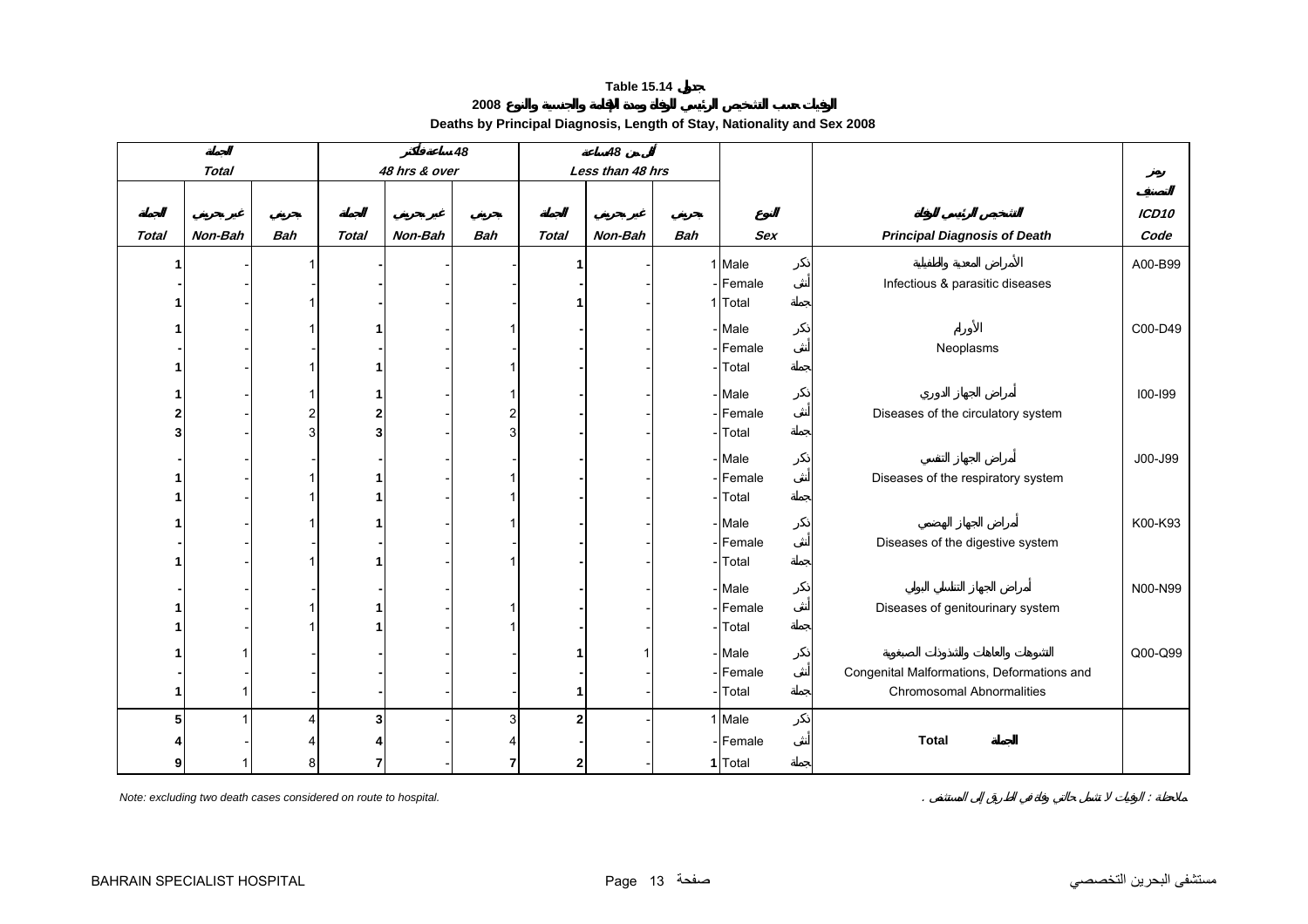## **جدول 15.15 Table**

**2008 ( )** 

**Discharges (Alive and Dead) by Principal Diagnosis and Age Groups 2008** 

<span id="page-13-0"></span>

| <b>Total</b> | $70+$          | 60-69          | 50-59          | 40-49 | $30 - 39$ | 20-29 | $10 - 19$ | $1 - 9$ | $<$ 1 yr |         | <b>Principal Diagnosis</b>                                                              | ICD-10 Code |
|--------------|----------------|----------------|----------------|-------|-----------|-------|-----------|---------|----------|---------|-----------------------------------------------------------------------------------------|-------------|
| 122          |                | 5              | 8              | 11    | 14        | 20    | 6         | 54      |          | 4 Alive |                                                                                         | A00-B99     |
|              |                |                |                |       |           |       |           |         |          | -Dead   | Infectious & parasitic diseases                                                         |             |
| 104          | 29             | 9              | 14             | 27    | 13        | 10    |           |         |          | - Alive |                                                                                         | C00-D49     |
|              |                |                |                |       |           |       |           |         |          | Dead    | Neoplasms                                                                               |             |
|              |                |                |                | 2     |           |       |           |         |          | - Alive |                                                                                         | D50-D89     |
|              |                |                |                |       |           |       |           |         |          | Dead    |                                                                                         |             |
|              |                |                |                |       |           |       |           |         |          |         | Diseases of the blood & blood-forming organs<br>and disorder involving immune mechanism |             |
| 58           |                | 9              | 13             | 6     | 6         | 12    |           | 5       |          | - Alive |                                                                                         | E00-E90     |
|              |                |                |                |       |           |       |           |         |          | Dead    | Endocrine, Nutritional & Metabolic Diseases                                             |             |
| 20           |                |                | 5              |       |           | 31    |           |         |          | - Alive |                                                                                         | F00-F99     |
|              |                |                |                |       |           |       |           |         |          | - Dead  | Mental & behavioural disorder                                                           |             |
| 38           | 5              | 2              | 8              | g     |           |       |           |         |          | - Alive |                                                                                         | G00-G99     |
|              |                |                |                |       |           |       |           |         |          | - Dead  | Diseases of the nervous system                                                          |             |
| 14           |                |                | $\overline{c}$ |       |           |       |           | 4       |          | - Alive |                                                                                         | H00-H59     |
|              |                |                |                |       |           |       |           |         |          | -Dead   | Diseases of the Eye and Adnexa                                                          |             |
| 24           |                | 3              |                | 3     |           |       |           | 9       |          | - Alive |                                                                                         | H60-H95     |
|              |                |                |                |       |           |       |           |         |          | - Dead  | Diseases of the Ear and Mustoid process                                                 |             |
| 155          | 19             | 34             | 25             | 33    | 24        | 18    |           |         |          | - Alive |                                                                                         | $100 - 199$ |
| 3            | $\overline{c}$ | 1              |                |       |           |       |           |         |          | -Dead   | Diseases of the circulatory system                                                      |             |
| 233          | 29             | 15             | 20             | 27    | 33        | 44    | 12        | 51      |          | 2 Alive |                                                                                         | J00-J99     |
|              | 1              |                |                |       |           |       |           |         |          | - Dead  | Diseases of the respiratory system                                                      |             |
| 390          | 26             | 24             | 47             | 75    | 76        | 90    | 21        | 29      |          | 2 Alive |                                                                                         | K00-K93     |
|              |                |                |                |       |           |       |           |         |          | -Dead   | Diseases of the digestive system                                                        |             |
| 77           | 5              | $\overline{2}$ | 13             | 13    | 16        | 18    | 8         | 2       |          | - Alive |                                                                                         | L00-L99     |
|              |                |                |                |       |           |       |           |         |          | - Dead  | Diseases of the skin & subcutaneous tissue                                              |             |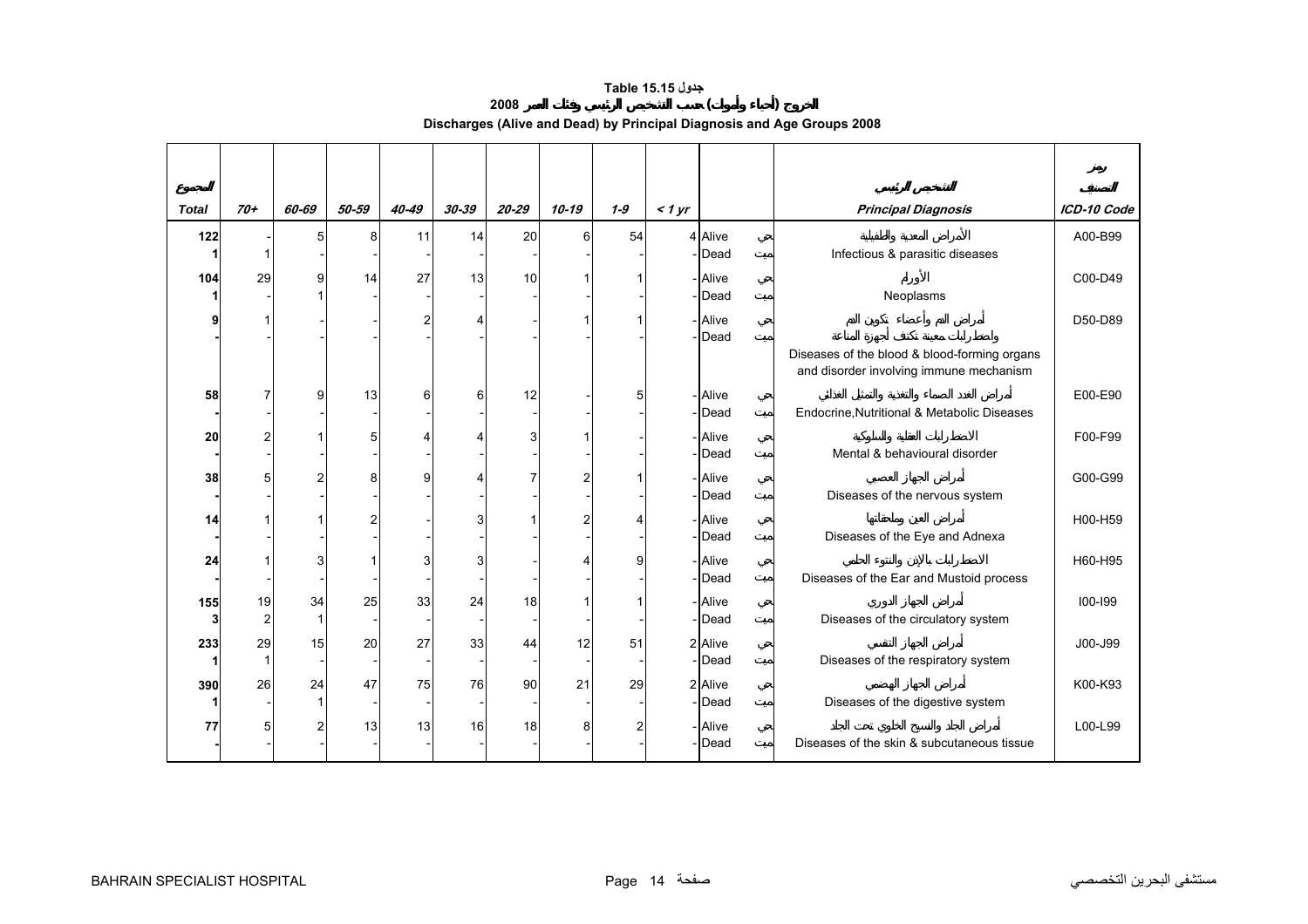## **(Cont'd) Table 15.15 ( )**

**2008 ( )** 

**Discharges (Alive and Dead) by Principal Diagnosis and Age Groups 2008** 

| <b>Total</b> | $70+$ | 60-69          | 50-59          | $40 - 49$ | 30-39 | $20 - 29$ | $10 - 19$      | $1 - 9$ | < 1 yr |                 | <b>Principal Diagnosis</b>                                                                 | ICD-10 Code |
|--------------|-------|----------------|----------------|-----------|-------|-----------|----------------|---------|--------|-----------------|--------------------------------------------------------------------------------------------|-------------|
| 148          | 8     | 9 <sub>l</sub> | 22             | 36        | 39    | 30        | $\overline{2}$ |         |        | 1 Alive         |                                                                                            | M00-M99     |
|              |       |                |                |           |       |           |                |         |        | - <b>I</b> Dead | Diseases of the musculoskeletal system and<br>connective tissue                            |             |
| 363          | 23    | 23             | 34             | 96        | 91    | 78        | 8              |         |        | 3 Alive         |                                                                                            | N00-N99     |
|              |       |                |                |           |       |           |                |         |        | -Dead           | Diseases of genitourinary system                                                           |             |
| 888          |       |                |                | 40        | 385   | 458       | 5              |         |        | - Alive         |                                                                                            | O00-O99     |
|              |       |                |                |           |       |           |                |         |        | - <b>I</b> Dead | Pregnancy, childbirth & the peurperium                                                     |             |
| 53           |       |                |                |           |       |           |                |         |        | 53 Alive        |                                                                                            | P00-P96     |
|              |       |                |                |           |       |           |                |         |        | -Dead           | Certain conditions originating in perinatal period                                         |             |
| 12           |       |                |                |           |       |           |                | 10      |        | - Alive         |                                                                                            | Q00-Q99     |
|              |       |                |                |           |       |           |                |         |        | 1Dead           | Congenital Malformations, Deformations and<br><b>Chromosomal Abnormalities</b>             |             |
| 100          | 7     | $\overline{7}$ | 9              | 18        | 25    | 17        | 10             | 5       |        | 2 Alive         |                                                                                            | R00-R99     |
|              |       |                |                |           |       |           |                |         |        | -Dead           |                                                                                            |             |
|              |       |                |                |           |       |           |                |         |        |                 | Symptoms, Signs and Abnormal Clinical and<br>Laboratory Findings, not elsewhere classified |             |
| 259          | 11    | 5              | 15             | 25        | 74    | 84        | 20             | 24      |        | 1 Alive         |                                                                                            | S00-T98     |
|              |       |                |                |           |       |           |                |         |        | -Dead           | Injury, Poisoning and Certain other<br>Consequences of external causes                     |             |
| 13           |       |                | $\overline{2}$ | 2         |       |           |                |         |        | - Alive         |                                                                                            | V00-Y98     |
|              |       |                |                |           |       |           |                |         |        | - <b>I</b> Dead | External causes of Morbidity and Mortality                                                 |             |
| 1,534        | 35    | 48             | 146            | 227       | 277   | 167       | 42             | 31      |        | 561 Alive       |                                                                                            | Z00-Z99     |
|              |       |                |                |           |       |           |                |         |        | - <b>I</b> Dead |                                                                                            |             |
|              |       |                |                |           |       |           |                |         |        |                 | Factors influencing health status and<br>contact with health services                      |             |
| 4,614        | 209   | 197            | 384            | 655       | 1,093 | 1,061     | 146            | 240     |        | 629 Alive       |                                                                                            |             |
|              |       |                |                |           |       |           |                |         |        | 1Dead           | <b>Total</b>                                                                               |             |
| 4,623        | 214   | <b>200</b>     | 384            | 655       | 1,093 | 1,061     | 146            | 240     |        | 630 Total       |                                                                                            |             |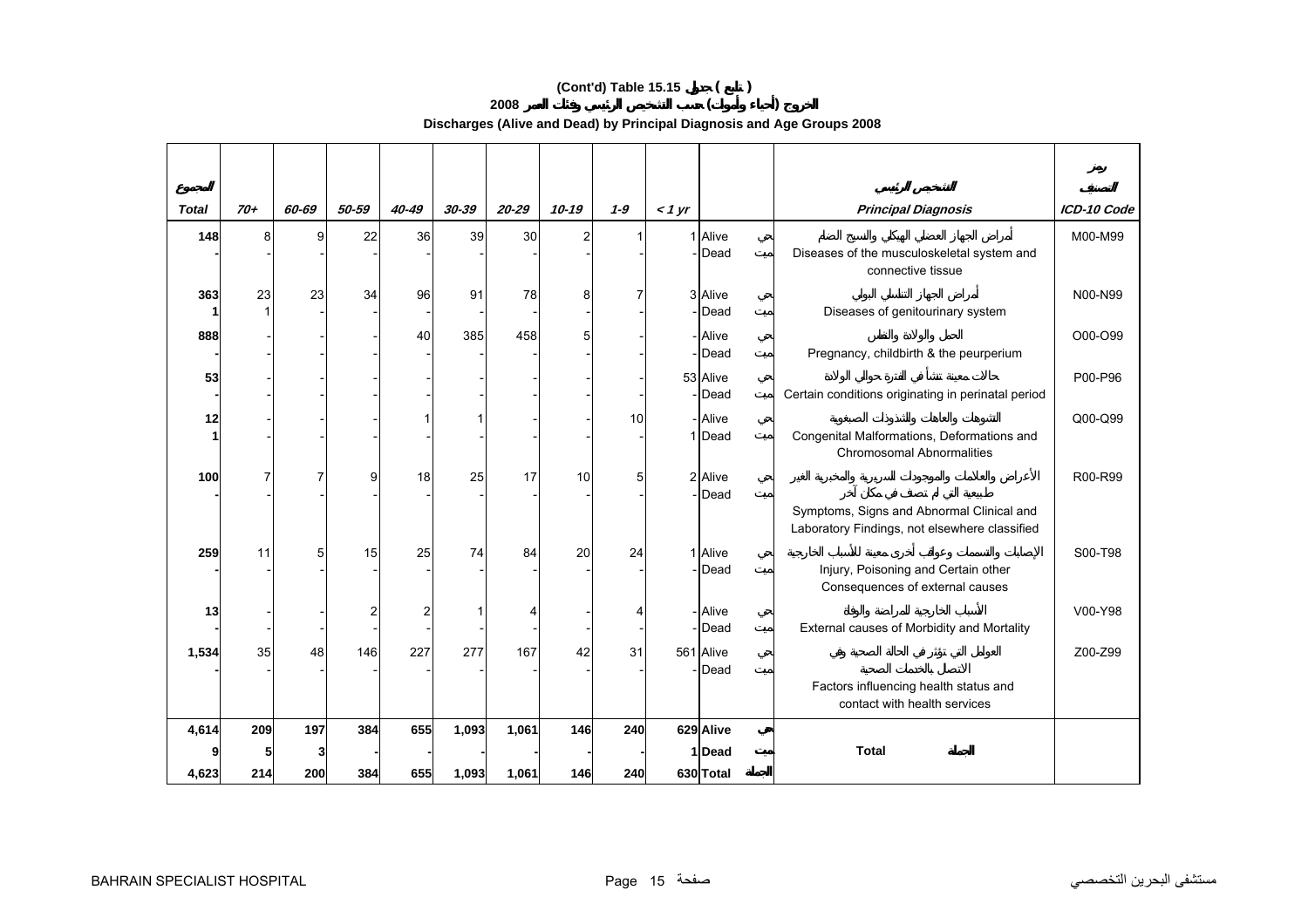## **2008 ( )**

**Discharges (Alive and Dead) by Principal Diagnosis, Nationality and Sex 2008** 

<span id="page-15-0"></span>

|              | <b>Total</b> |       |             |       | Non-Bahraini |       |             |       | <b>Bahraini</b> |       |             |       |                                                                                         |               |
|--------------|--------------|-------|-------------|-------|--------------|-------|-------------|-------|-----------------|-------|-------------|-------|-----------------------------------------------------------------------------------------|---------------|
|              | Female       |       | <b>Male</b> |       | Female       |       | <b>Male</b> |       | Female          |       | <b>Male</b> |       |                                                                                         |               |
| Grand        |              |       |             |       |              |       |             |       |                 |       |             |       |                                                                                         | <b>ICD-10</b> |
| <b>Total</b> | <b>Dead</b>  | Alive | <b>Dead</b> | Alive | <b>Dead</b>  | Alive | <b>Dead</b> | Alive | Dead            | Alive | <b>Dead</b> | Alive | <b>Principal Diagnosis</b>                                                              | Code          |
| 123          |              | 59    |             | 63    |              | 16    |             | 26    |                 | 43    |             | 37    | Infectious & parasitic diseases                                                         | A00-B99       |
| 105          |              | 53    |             | 51    |              | 22    |             | 14    |                 | 31    |             | 37    | Neoplasms                                                                               | C00-D48       |
|              |              |       |             |       |              |       |             | 3     |                 |       |             | 2     |                                                                                         | D50-D89       |
|              |              |       |             |       |              |       |             |       |                 |       |             |       | Diseases of the blood & blood-forming organs<br>and disorder involving immune mechanism |               |
| 58           |              | 35    |             | 23    |              | 8     |             | 9     |                 | 27    |             | 14    | Endocrine, Nutritional & Metabolic Diseases                                             | E00-E90       |
| 20           |              | 13    |             |       |              |       |             | 6     |                 | 13    |             | 1     | Mental & behavioural disorder                                                           | F00-F99       |
| 38           |              | 21    |             | 17    |              | 3     |             | 7     |                 | 18    |             | 10    | Diseases of the nervous system                                                          | G00-G99       |
| 14           |              | 7     |             |       |              | 6     |             |       |                 |       |             |       | Diseases of the Eye and Adnexa                                                          | H00-H59       |
| 24           |              | 7     |             | 17    |              | 3     |             | 3     |                 |       |             | 14    |                                                                                         | H60-H95       |
| 158          |              | 64    |             | 91    |              | 27    |             | 40    | $\overline{a}$  | 37    |             | 51    | Diseases of the Ear and Mustoid process                                                 | $100 - 199$   |
| 234          |              | 114   |             | 119   |              | 37    |             | 44    |                 | 77    |             | 75    | Diseases of the circulatory system                                                      | J00-J99       |
| 391          |              | 196   |             | 194   |              | 73    |             | 80    |                 | 123   |             | 114   | Diseases of the respiratory system                                                      | K00-K93       |
| 77           |              | 29    |             | 48    |              | 17    |             | 28    |                 | 12    |             | 20    | Diseases of the digestive system<br>Diseases of the skin & subcutaneous tissue          | L00-L99       |